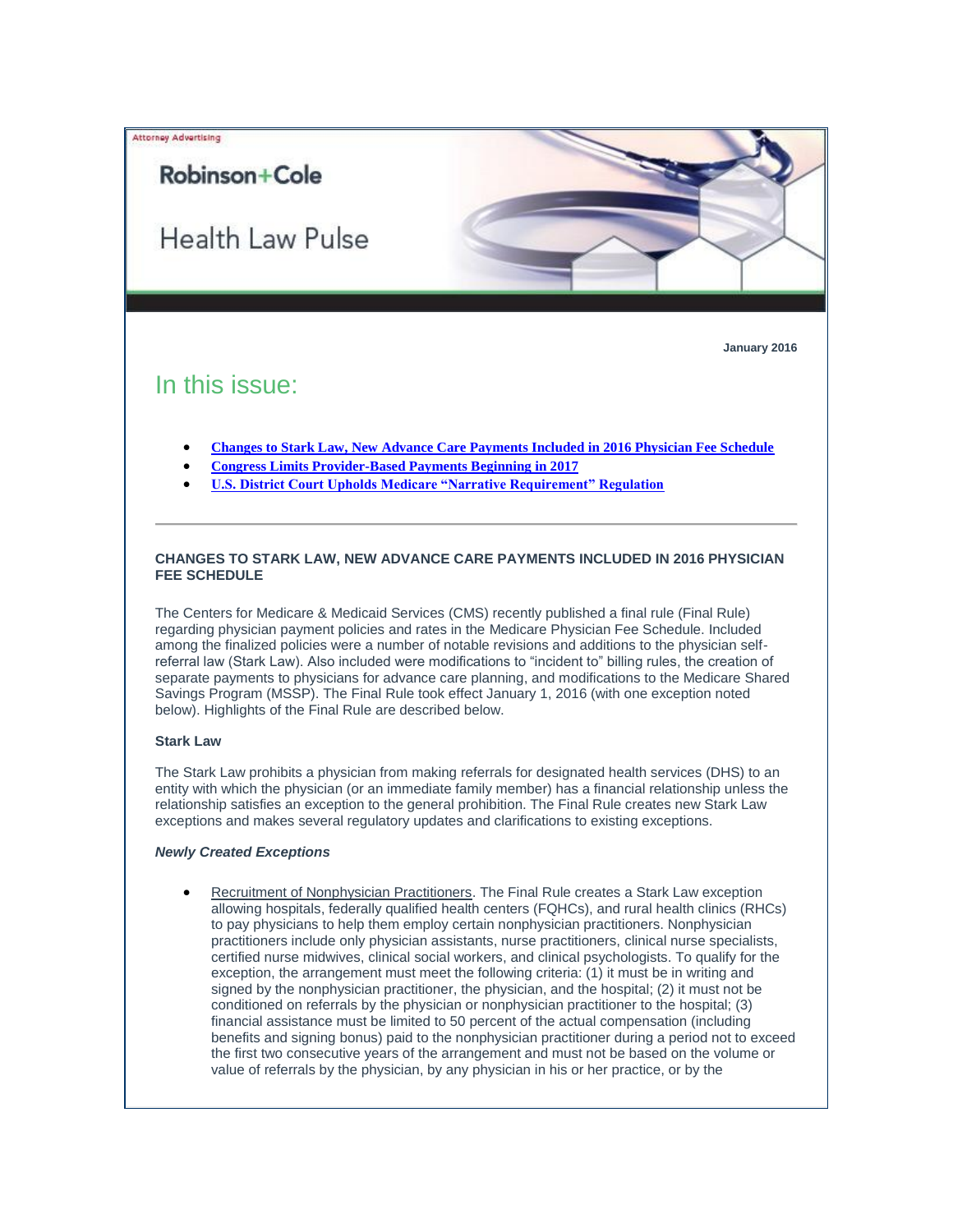nonphysician practitioner or any other business between the parties; (4) the compensation must not exceed the fair market value of the patient care services provided by the nonphysician practitioner to the practice; (5) during the one-year period prior to the arrangement, the nonphysician practitioner must not have practiced within the geographic area served by the hospital or provided services to a physician or practice with an office in the hospital's geographic service area; (6) the nonphysician practitioner must have a compensation arrangement (for example, employment arrangement) with the physician or the physician's practice, and substantially all of the services provided must be primary care or mental health services; (7) the physician must not restrict the nonphysician practitioner from providing patient care in the hospital's geographic area; and (8) the arrangement must not violate other federal or state billing or claims submission laws, including the Anti-Kickback Statute. In addition, eligible practitioners are subject to geographic and temporal restrictions to prevent the "cycling" of practitioners through multiple practices in the area. In general, hospitals, FQHCs, and RHCs may only provide recruiting assistance to the same physician once every three years.

 Timeshare Arrangements. CMS created a new Stark Law exception allowing timeshare arrangements for the use of office space, equipment, personnel, supplies, and other services that meet the following criteria: (1) the arrangement must be set out in writing, signed by the parties, and specify the premises, items, and services covered by the arrangement; (2) must be between a physician or the physician's organization and either a hospital or a physician organization of which the physician is not an owner, employee, or contractor; (3) the items and services must be used predominantly for evaluation and management (E/M) services and used on the same schedule; (4) equipment (a) must be located in the building where the E/M services are provided, (b) must not be used to furnish DHS except DHS that are incidental to the E/M services at the time of the patient's visit, and (c) cannot be advanced imaging equipment, radiation therapy equipment, or clinical or pathology laboratory equipment (other than certain exempt laboratory equipment); (5) the arrangement must not be conditioned on patient referrals; (6) compensation (a) must be set in advance, at fair market value, and not determined in a manner that takes into account the volume or value of referrals or other business between the parties and (b) must not be determined using a formula based on percentage of revenue or based on a per unit of service other than a time-based unit, to the extent that the unit-based fee reflects services provided to patients referred by the party authorizing the timeshare; (7) the arrangement must be commercially reasonable even if no referrals take place; (8) it cannot violate the federal Anti-Kickback Statute or other federal or state billing or claims submission laws; and (9) it must not convey a leasehold interest in the office space.

While rental fee formulas under the timeshare arrangements exception may be time based or based on a flat fee, CMS emphasized that rental fees may not be based on a percentage of revenue earned or otherwise attributable to the party's use of the timeshare, or on a per unit of service basis, where the revenue or service calculation is based on services provided to patients referred by the licensor. In its Final Rule commentary, CMS explained that fee formulas based on revenue or service units present a risk of overutilization and patient steering because the licensor receives a payment each time the physician uses the premises, items, or services that are the subject of the timeshare arrangement. CMS also clarified in commentary that the timeshare arrangement exception will not protect potentially abusive practices, such as a licensor giving preferred time slots to a physician based on referrals to the licensor or short-term timeshare arrangements that are frequently modified to account for referrals to the licensor.

## *Additional Clarifications and Revisions*

 For Stark exceptions that require arrangements to be set out in writing or in a written agreement or lease agreement (such as the rental of office space exception), the Final Rule clarifies that there is no requirement for a particular kind of writing or even a singular document, such as a formal contract; rather, depending on the facts, a collection of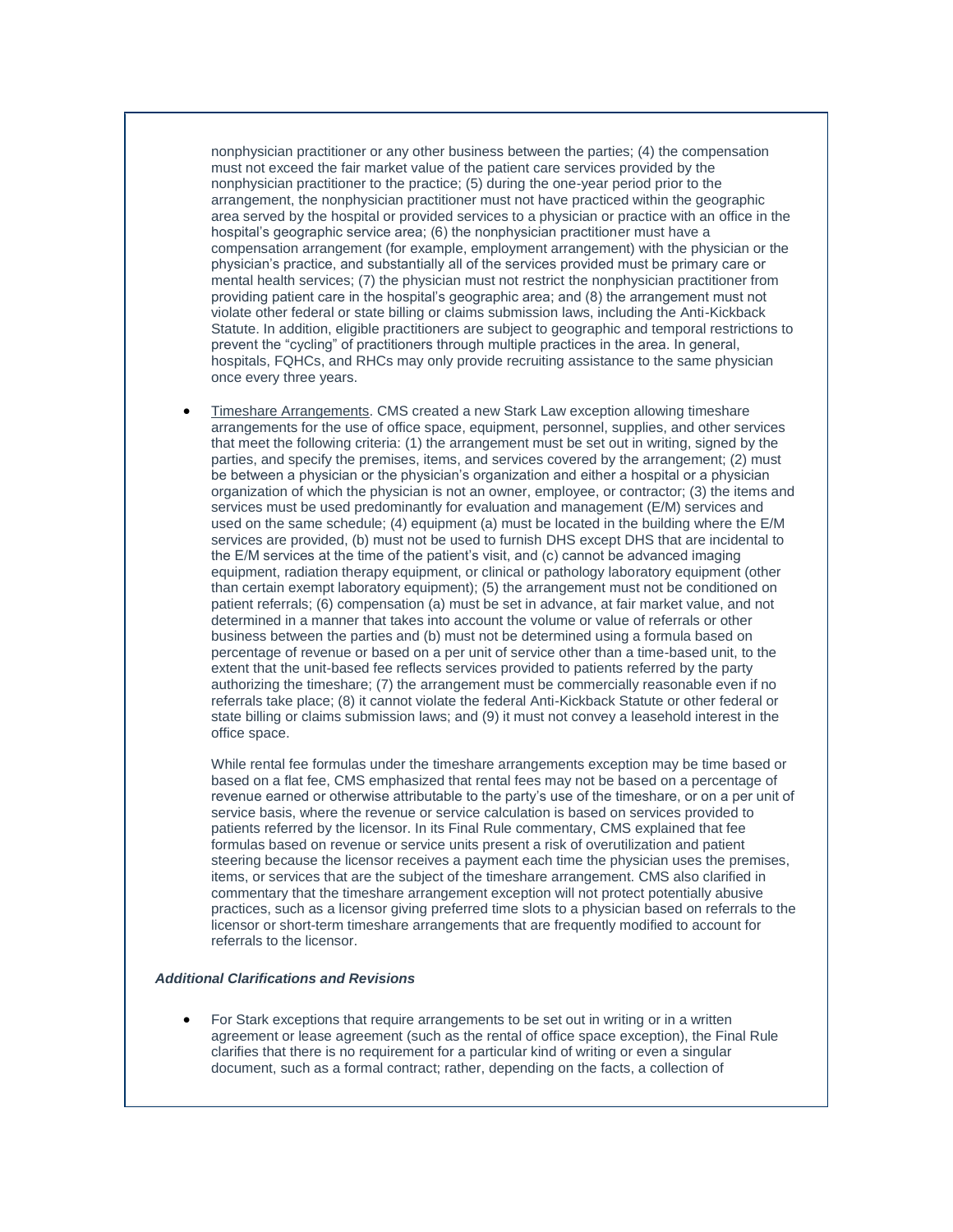documents, including contemporaneous documents proving the course of conduct between the parties, may suffice. As a result of this clarification, the Final Rule revises certain Stark compensation exceptions that previously required a contract or agreement in writing between the parties to instead require that the arrangement be in writing. CMS, however, is retaining the written agreement requirement in the electronic prescribing items and electronic health records exceptions to keep those exceptions aligned with their corresponding safe harbors under the Anti-Kickback Statute.

- Stark Law exceptions for the rental of office space, rental of equipment, and personal services arrangements require that the arrangement have a term of at least one year. The Final Rule revises these exceptions to replace the word "term" with "duration" to clarify that the written agreement does not need to include a provision setting forth the length of the arrangement. This modification reflects current CMS policy that an arrangement will satisfy the one-year term requirement of the applicable Stark Law exception if the arrangement actually lasts for at least one year or is terminated within the first year and a new arrangement for the same space equipment or services is not entered into within the first year.
- The Final Rule amends the holdover provisions in the office space rental, equipment rental, and personal services exceptions to allow arrangements that have expired to continue indefinitely if certain safeguards are met. To continue to satisfy the applicable exception, the holdover must (1) have satisfied the exception when the arrangement expired, (2) continue on the same terms and conditions as the original arrangement, and (3) continue to satisfy all requirements of the applicable exception throughout its duration. Importantly, the fair market value requirement must be met throughout the term of the holdover.
- The Final Rule also provides that arrangements satisfying the fair market value compensation exception to the Stark Law may be renewed any number of times as long as the terms of the arrangement and compensation do not change. Previously, only arrangements of less than one year could be renewed any number of times.
- The previous Stark Law definition of remuneration stated that remuneration did not include devices, supplies, or items "used solely" to collect, process, store, or transport specimens for the entity providing such devices, supplies, or items or to order or communicate the results of tests or procedures for such entity. The Final Rule clarifies that a device item or supply can be used for any one or more of such purposes and does not have to be limited to one such purpose (such as transporting specimens).
- Prior to the Final Rule, parties to an arrangement could remedy their failure to comply with an exception's signature requirement by obtaining the signature within 90 days for an inadvertent failure or 30 days for any other failure. The Final Rule gives parties 90 days to remedy this temporary noncompliance regardless of whether the missing signature is inadvertent.
- The Patient Protection and Affordable Care Act (PPACA) imposes additional restrictions on hospitals seeking to maintain physician ownership under the rural provider and whole hospital ownership exceptions. For a physician-owned hospital to qualify for these exceptions, it must, among other things, disclose on public websites and advertisements that physicians fully or partially own or hold investments in the hospital. The Final Rule clarifies the information that must be disclosed and provides guidance on the type of websites that may be used for disclosure. Under the Final Rule, social media websites and electronic patient payment portals are not considered public websites for purposes of the disclosure requirement. PPACA also requires physician-owned hospitals to maintain the percentage of the total value of physician ownership or investment in the hospital (the bona fide investment level). The Final Rule revises the method for determining the bona fide investment level by requiring that the hospital account for ownership or investment interests of both referring and nonreferring physician owners. The above-described changes to the definition of "ownership or investment interest" for purposes of the physician-owned hospital provisions of the Stark Law will not take effect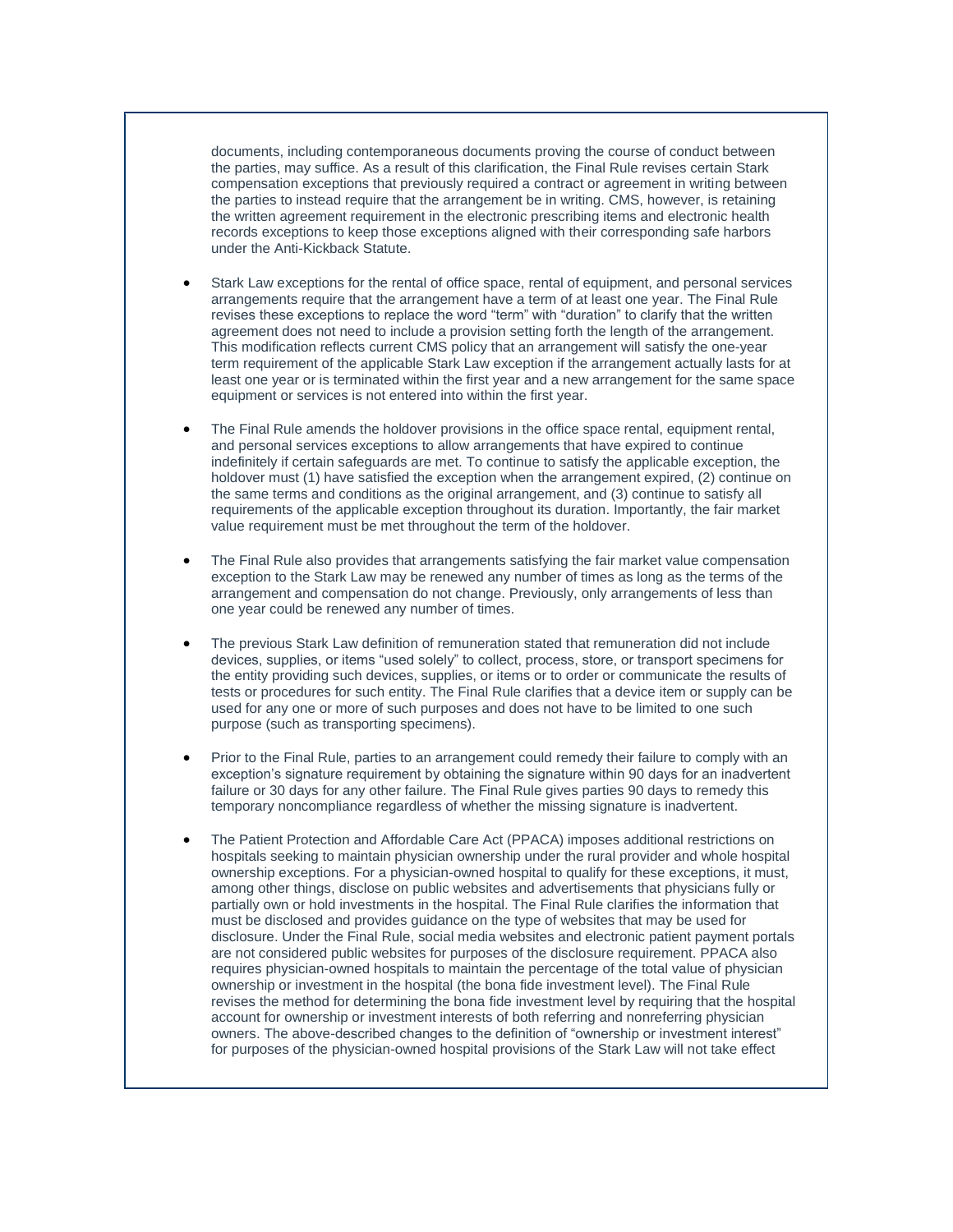until January 1, 2017.

## **"Incident to" Billing Rule**

Physicians and other practitioners may bill Medicare for "incident to" services provided by auxiliary personnel supervised by a physician (or other practitioner) as long as certain criteria are satisfied. Prior to the Final Rule, regulations specified that the physician (or other practitioner) supervising the auxiliary personnel did not need to be the same individual upon whose service the incident to service was based and who was billing for the incident to services. The Final Rule now requires that the supervising physician (or other practitioner) be the same physician upon whose service the incident to service is based. The Final Rule also specifies that only the supervising physician (or other practitioner) may bill Medicare for the incident to services provided by auxiliary personnel.

## **Advance Care Planning Payments**

Medicare currently reimburses physicians and qualified nonphysician practitioners a single bundled payment for the "Welcome to Medicare" visit, available to Medicare beneficiaries when they first enroll. Certain end-of-life planning discussions are included as part of this visit. The Final Rule activates two separate payment codes for advance care planning (ACP) that physicians or qualified nonphysician practitioners provide to Medicare beneficiaries. For purposes of the codes, ACP includes end-of-life planning such as the discussion and/or completion of advance directives. The first code is used for the initial 30 minutes of an ACP discussion, and the second code is used for each additional 30 minutes of discussion. CMS has stated that there will be relative value units for each code; however, the Final Rule notes that CMS has not made a national coverage determination regarding these codes, meaning that local coverage decisions will govern their usage. Advance care planning will also be included as an optional and separately payable element of a beneficiary's annual wellness visit.

## **Medicare Shared Savings Program**

Under the MSSP, CMS assigns beneficiaries to an accountable care organization (ACO) based on their historical use of primary care services furnished by primary care physicians. ACO participants who submit claims for primary care services used by CMS to make a beneficiary assignment may only participate in a single ACO. Therefore, the definition of primary care services can dictate whether an ACO participant is able to participate in multiple ACOs. The Final Rule revises the primary care services definition to exclude certain services provided in a skilled nursing facility (SNF). This change is applicable beginning in the 2017 MSSP performance year.

Additionally, the Final Rule creates a new quality performance measure and a policy to address out-ofdate quality measures. The new quality measure will report the percentage of certain beneficiaries who are prescribed or taking statin for the treatment or prevention of cardiovascular disease. This measure will be pay for reporting as opposed to pay for performance. Under the Final Rule, quality measures that do not align with clinical guidelines or that could result in patient harm will either be maintained as pay-for-reporting measures or, in the case of pay-for-performance measures, revert to pay-for-reporting measures.

#### <span id="page-3-0"></span>**CONGRESS LIMITS PROVIDER-BASED PAYMENTS BEGINNING IN 2017**

As part of its Bipartisan Budget Act of 2015, Congress eliminated provider-based status for new offcampus outpatient departments of a provider. The Centers for Medicare & Medicaid's (CMS) providerbased rules currently allow a hospital or health system to treat certain off-campus facilities as part of the hospital or health system for purposes of reimbursement. In general, CMS reimburses providerbased facilities at a higher rate than freestanding facilities. Under the Bipartisan Budget Act of 2015, provider-based status will no longer be available for items and services provided in an off-campus outpatient department of a hospital on or after January 1, 2017; however, off-campus outpatient departments that were billing as provider based prior to November 2, 2015, as well as services